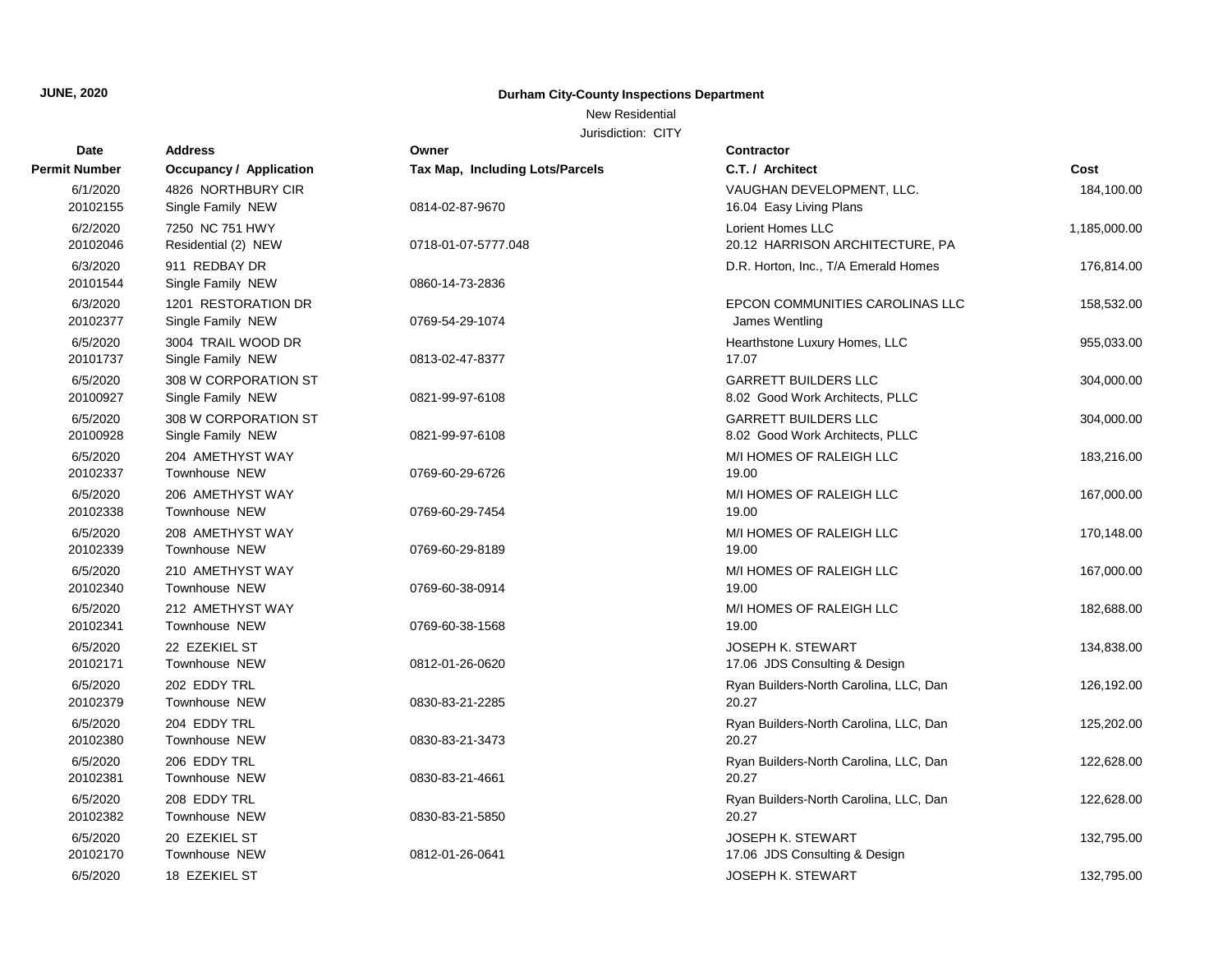New Residential

| <b>Date</b>          | <b>Address</b>                 | Owner                                  | <b>Contractor</b>                         |            |
|----------------------|--------------------------------|----------------------------------------|-------------------------------------------|------------|
| <b>Permit Number</b> | <b>Occupancy / Application</b> | <b>Tax Map, Including Lots/Parcels</b> | C.T. / Architect                          | Cost       |
| 20102168             | Townhouse NEW                  | 0812-01-26-0671                        | 17.06 JDS Consulting & Design             |            |
| 6/5/2020             | 16 EZEKIEL ST                  |                                        | <b>JOSEPH K. STEWART</b>                  | 132,795.00 |
| 20102166             | Townhouse NEW                  | 0812-01-26-0691                        | 17.06 JDS Consulting & Design             |            |
| 6/5/2020             | 14 EZEKIEL ST                  |                                        | <b>JOSEPH K. STEWART</b>                  | 134,838.00 |
| 20102163             | Townhouse NEW                  | 0812-01-26-1621                        | 17.06 JDS Consulting & Design             |            |
| 6/9/2020             | 3016 NEWFIELDS PL              |                                        | Pulte Home Company, LLC                   | 121,572.00 |
| 20102197             | <b>Townhouse NEW</b>           | 0749-73-31-5606                        | 18.09                                     |            |
| 6/9/2020             | 3018 NEWFIELDS PL              |                                        | Pulte Home Company, LLC                   | 115,236.00 |
| 20102198             | Townhouse NEW                  | 0749-73-31-7655                        | 18.09                                     |            |
| 6/9/2020             | 3020 NEWFIELDS PL              |                                        | Pulte Home Company, LLC                   | 127,116.00 |
| 20102199             | Townhouse NEW                  | 0749-73-31-9675                        | 18.09                                     |            |
| 6/9/2020             | 3022 NEWFIELDS PL              |                                        | Pulte Home Company, LLC                   | 121,704.00 |
| 20102200             | <b>Townhouse NEW</b>           | 0749-73-41-2615                        | 18.09                                     |            |
| 6/9/2020             | 430 CROSS COUNTRY WAY          |                                        | Ryan Homes and/or NV Homes NVR, Inc., T/A | 155,958.00 |
| 20102311             | Townhouse NEW                  | 0758-28-41-5188                        | 20.28 NVR Architectural Services          |            |
| 6/9/2020             | 428 CROSS COUNTRY WAY          |                                        | Ryan Homes and/or NV Homes NVR, Inc., T/A | 186,978.00 |
| 20102310             | Townhouse NEW                  | 0758-28-41-3247                        | 20.28 NVR Architectural Services          |            |
| 6/9/2020             | 426 CROSS COUNTRY WAY          |                                        | Ryan Homes and/or NV Homes NVR, Inc., T/A | 156,816.00 |
| 20102309             | <b>Townhouse NEW</b>           | 0758-28-41-1335                        | 20.28 NVR Architectural Services          |            |
| 6/9/2020             | 424 CROSS COUNTRY WAY          |                                        | Ryan Homes and/or NV Homes NVR, Inc., T/A | 185,064.00 |
| 20102308             | Townhouse NEW                  | 0758-28-31-8494                        | 20.28 NVR Architectural Services          |            |
| 6/9/2020             | 1408 WRENN RD                  |                                        | Meritage Homes of the Carolinas, Inc.     | 191,862.00 |
| 20102374             | Single Family NEW              | 0749-01-38-9579                        | 18.09                                     |            |
| 6/9/2020             | 204 SILVERHAWK LN              |                                        | M/I HOMES OF RALEIGH LLC                  | 195,954.00 |
| 20102391             | Single Family NEW              | 0769-04-61-2808                        | 19                                        |            |
| 6/9/2020             | 1038 CHAMBLEE CT               |                                        | Lennar Carolinas, LLC                     | 204,996.00 |
| 20102398             | Single Family NEW              | 0769-01-29-1743                        | 19                                        |            |
| 6/9/2020             | 116 VELTEN RIDGE DR            |                                        | Lennar Carolinas, LLC                     | 175,165.00 |
| 20102399             | Single Family NEW              | 0729-94-17-1904                        | 20.25                                     |            |
| 6/9/2020             | 1040 CHAMBLEE CT               |                                        | Lennar Carolinas, LLC                     | 186,120.00 |
| 20102400             | Single Family NEW              | 0769-01-29-1759                        | 19                                        |            |
| 6/9/2020             | 1207 BALLERINA LN              |                                        | Lennar Carolinas, LLC                     | 173,844.00 |
| 20102401             | Single Family NEW              | 0769-01-18-6459                        | 19                                        |            |
| 6/9/2020             | 114 VELTEN RIDGE DR            |                                        | Lennar Carolinas, LLC                     | 175,164.00 |
| 20102402             | Single Family NEW              | 0729-94-08-7130                        | 20.25                                     |            |
| 6/9/2020             | 129 SILVER FIR LN              |                                        | Lennar Carolinas, LLC                     | 161,370.00 |
| 20102405             | Single Family NEW              | 0729-95-32-0166                        | 20.25                                     |            |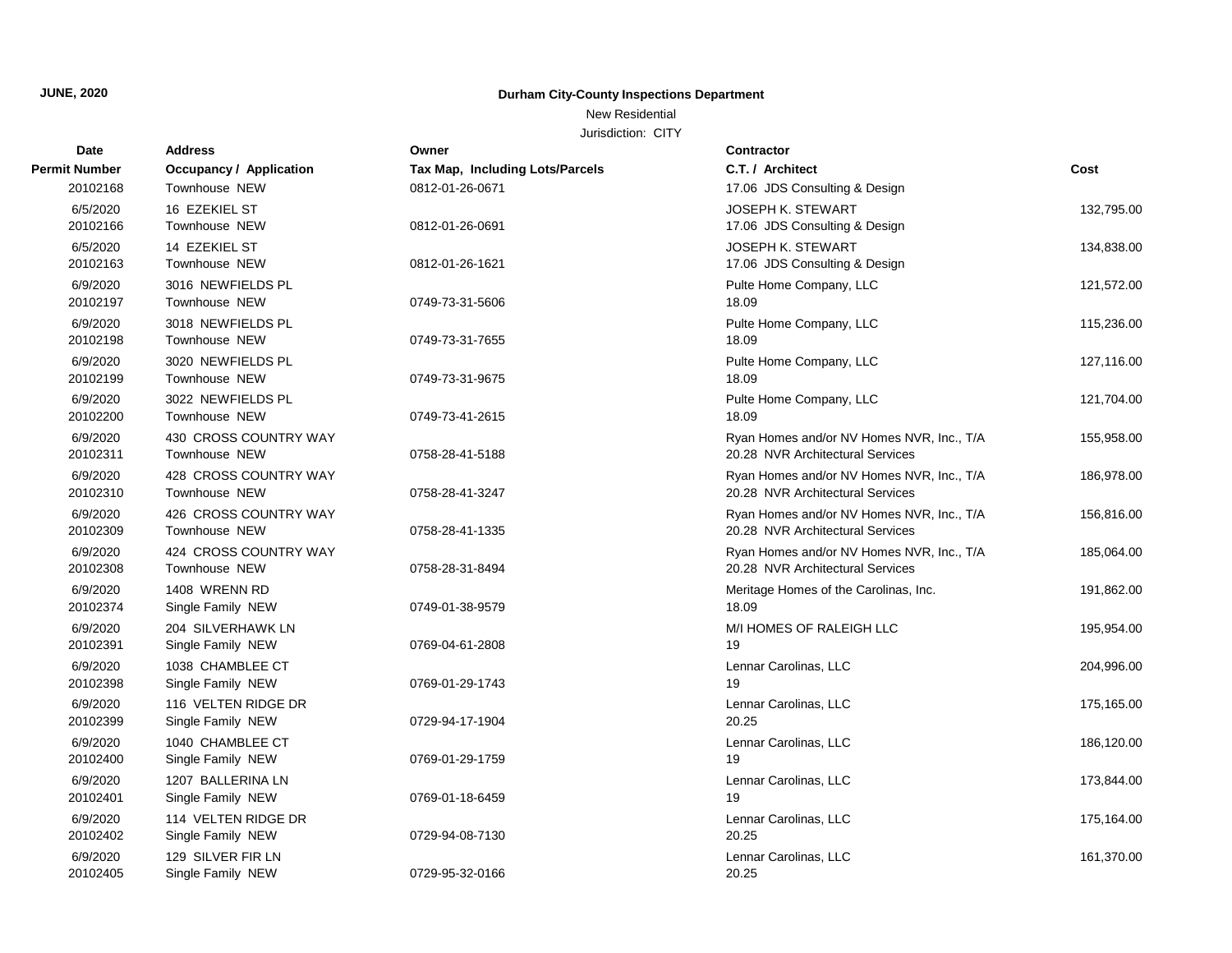New Residential

| <b>Date</b>           | <b>Address</b>                           | Owner                           | Contractor                                                                   |              |
|-----------------------|------------------------------------------|---------------------------------|------------------------------------------------------------------------------|--------------|
| <b>Permit Number</b>  | <b>Occupancy / Application</b>           | Tax Map, Including Lots/Parcels | C.T. / Architect                                                             | Cost         |
| 6/9/2020<br>20102406  | 1136 KINDNESS LN<br>Townhouse NEW        | 0851-38-28-8227                 | Lennar Carolinas, LLC<br>18.06                                               | 162,360.00   |
| 6/9/2020<br>20102407  | 1134 KINDNESS LN<br>Townhouse NEW        | 0851-38-28-7080                 | Lennar Carolinas, LLC<br>18.06                                               | 136,224.00   |
| 6/9/2020<br>20102408  | 1132 KINDNESS LN<br>Townhouse NEW        | 0851-38-27-7748                 | Lennar Carolinas, LLC<br>18.06                                               | 136,224.00   |
| 6/9/2020<br>20102409  | 1130 KINDNESS LN<br>Townhouse NEW        | 0851-38-27-6591                 | Lennar Carolinas, LLC<br>18.06                                               | 162,360.00   |
| 6/10/2020<br>20102418 | 442 JEROME RD<br>Single Family NEW       | 0739-17-76-4761                 | WALLACE, B. DESIGN & CONSTRUCTION<br>20.26 WALLACE, B. DESIGN & CONSTRUCTION | 203,000.00   |
| 6/10/2020<br>20102421 | 6403 CHANTRY CT<br>Single Family NEW     | 0769-55-38-6117                 | EPCON COMMUNITIES CAROLINAS LLC<br>19.00                                     | 233,508.00   |
| 6/10/2020<br>20102422 | 1310 MORRISON DR<br>Single Family NEW    | 0758-03-24-7240                 | TAYLOR MORRISON OF CAROLINAS, INC.<br>20.28                                  | 173,300.00   |
| 6/10/2020<br>20102423 | 1308 GRANGERFORD CT<br>Single Family NEW | 0748-84-53-7595                 | TAYLOR MORRISON OF CAROLINAS, INC.<br>20.28                                  | 192,970.00   |
| 6/10/2020<br>20102424 | 808 N ELM ST<br>Single Family NEW        | 0831-10-36-4742                 | NORTH CAROLINA EXTERIORS LLC<br>11                                           | 154,500.00   |
| 6/10/2020<br>20102426 | 1713 SANDOVAL DR<br>Single Family NEW    | 0850-60-75-4619                 | THE DREES HOMES COMPANY<br>18.08                                             | 183,480.00   |
| 6/10/2020<br>20102428 | 1306 BRIDGEWATER DR<br>Single Family NEW | 0833-01-49-5297                 | Ryan Homes and/or NV Homes NVR, Inc., T/A<br>17.09                           | 153,252.00   |
| 6/10/2020<br>20102442 | 1021 WOOD OWL WAY<br>Single Family NEW   | 0800-58-86-3010                 | Stanley Martin Companies, LLC<br>20.17                                       | 199,254.00   |
| 6/10/2020<br>20102452 | 1402 MARTRY RD<br>Single Family NEW      | 0717-87-78-3100                 | EPCON COMMUNITIES CAROLINAS LLC<br>20.20                                     | 233,508.00   |
| 6/11/2020<br>20102274 | 306 E GEER ST<br>Single Family NEW       | 0832-17-20-1023                 | <b>GARRETT BUILDERS LLC</b><br>9 J. G. Craig Designs                         | 345,000.00   |
| 6/11/2020<br>20102463 | 8 ALUMWOOD PL<br>Single Family NEW       | 0813-01-36-8759                 | DAVES, SCOTT, CONST CO, INC<br>17.07 Murphy Garnow Design Group Inc          | 1,176,000.00 |
| 6/11/2020<br>20102491 | 27 RAMBLER LN<br>Townhouse NEW           | 0747-25-27-2463                 | Pulte Home Company, LLC<br>20.28                                             | 162,294.00   |
| 6/11/2020<br>20102492 | 29 RAMBLER LN<br>Townhouse NEW           | 0747-25-27-0648                 | Pulte Home Company, LLC<br>20.28                                             | 160,000.00   |
| 6/11/2020<br>20102493 | 31 RAMBLER LN<br>Townhouse NEW           | 0747-25-17-8884                 | Pulte Home Company, LLC<br>20.28                                             | 160,000.00   |
| 6/11/2020             | 33 RAMBLER LN                            |                                 | Pulte Home Company, LLC                                                      | 162,292.00   |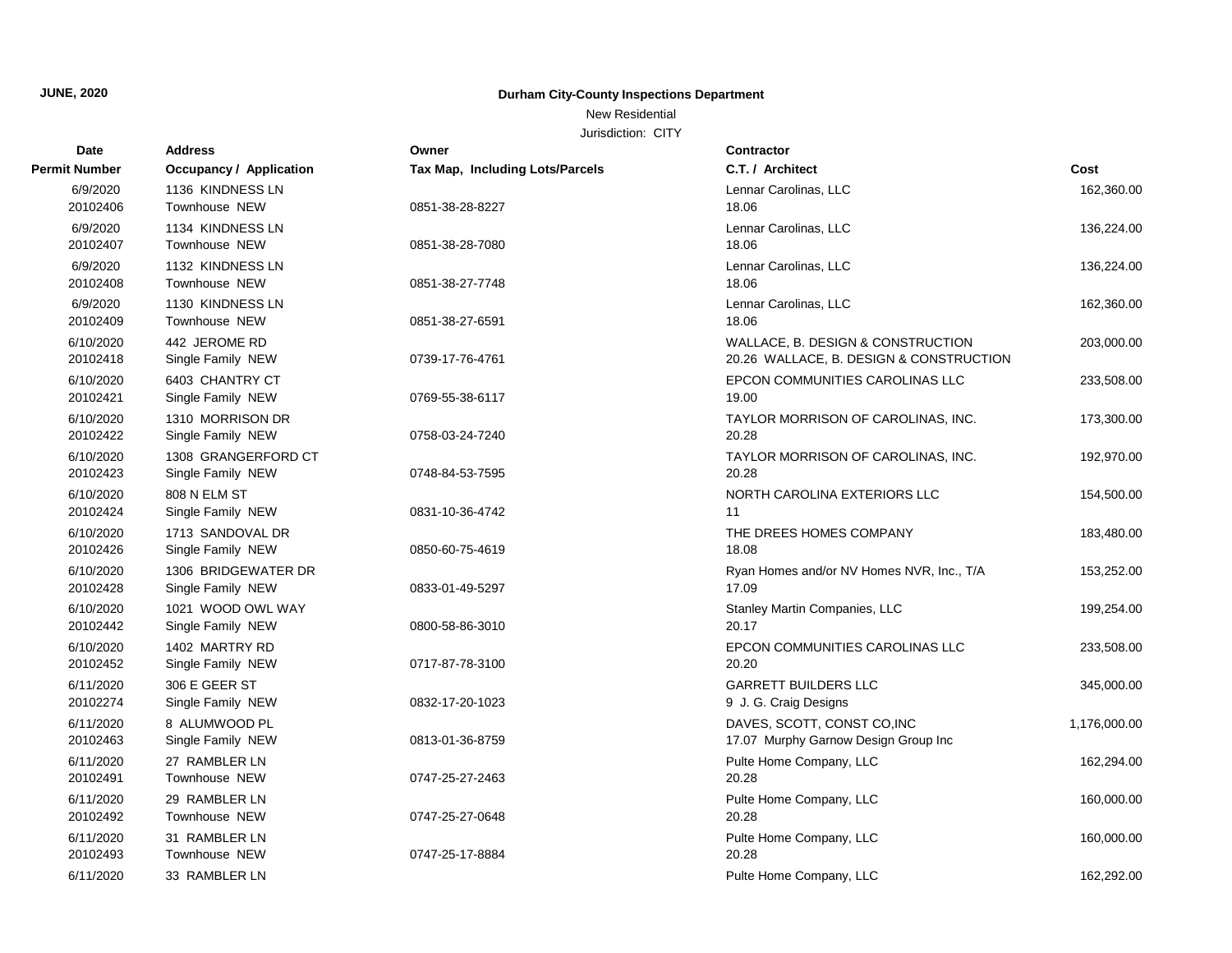#### New Residential

| Date                  | <b>Address</b>                                  | Owner                           | Contractor                                                     |              |
|-----------------------|-------------------------------------------------|---------------------------------|----------------------------------------------------------------|--------------|
| <b>Permit Number</b>  | <b>Occupancy / Application</b>                  | Tax Map, Including Lots/Parcels | C.T. / Architect                                               | Cost         |
| 20102494              | Townhouse NEW                                   | 0747-25-18-5094                 | 20.28                                                          |              |
| 6/11/2020<br>20102435 | 37 WHITESELL WAY<br>Townhouse NEW               | 0747-35-45-1969                 | Pulte Home Company, LLC<br>20.28                               | 120,516.00   |
| 6/11/2020<br>20102434 | 35 WHITESELL WAY<br>Townhouse NEW               | 0747-35-35-8949                 | Pulte Home Company, LLC<br>20.28                               | 121,572.00   |
| 6/11/2020<br>20102433 | 33 WHITESELL WAY<br>Townhouse NEW               | 0747-35-36-6024                 | Pulte Home Company, LLC<br>20.28                               | 121,572.00   |
| 6/11/2020<br>20102431 | 29 WHITESELL WAY<br>Townhouse NEW               | 0747-35-36-1191                 | Pulte Home Company, LLC<br>20.28                               | 121,704.00   |
| 6/11/2020<br>20102432 | 31 WHITESELL WAY<br>Townhouse NEW               | 0747-35-36-4018                 | Pulte Home Company, LLC<br>20.28                               | 120,516.00   |
| 6/12/2020<br>20102430 | 27 WHITESELL WAY<br>Townhouse NEW               | 0747-35-26-9125                 | Pulte Home Company, LLC<br>20.28                               | 120,516.00   |
| 6/12/2020<br>20102500 | 1006 HOLLIS CIR<br>Single Family NEW            | 0749-93-76-0001                 | Pulte Home Company, LLC<br>18.08                               | 223,938.00   |
| 6/12/2020<br>19104208 | 2801 COURTNEY CREEK BLVD<br>Residential (2) NEW | 0739-01-26-9264                 | ABRANOVA BUILDING COMPANY, INC.<br>20.10 Alliance Architecture | 6,000,000.00 |
| 6/15/2020<br>20102516 | 1206 BRIDGEWATER DR<br>Single Family NEW        | 0833-01-49-4594                 | Ryan Homes and/or NV Homes NVR, Inc., T/A<br>17.09             | 153,252.00   |
| 6/15/2020<br>20102520 | 1208 BRIDGEWATER DR<br>Single Family NEW        | 0833-01-49-5419                 | Ryan Homes and/or NV Homes NVR, Inc., T/A<br>17.09             | 123,024.00   |
| 6/15/2020<br>20102536 | 2404 AZALEA DR<br>Single Family NEW             | 0759-04-07-8012                 | Pulte Home Company, LLC<br>18.09                               | 173,646.00   |
| 6/15/2020<br>20102236 | 1401 BRIDGEWATER DR<br>Single Family NEW        | 0833-01-49-7057                 | Ryan Homes and/or NV Homes NVR, Inc., T/A<br>17.09             | 159,984.00   |
| 6/15/2020<br>20102535 | 1311 MORRISON DR<br>Single Family NEW           | 0758-03-13-6020                 | TAYLOR MORRISON OF CAROLINAS, INC.<br>20.28                    | 181,725.00   |
| 6/19/2020<br>20102583 | 274 SPANIEL DR<br>Townhouse NEW                 | 0759-70-06-6635                 | <b>MUNGO HOMES</b><br>20.28 GMD Design Group                   | 281,700.00   |
| 6/19/2020<br>20102582 | 272 SPANIEL DR<br>Townhouse NEW                 | 0759-70-06-5441                 | MUNGO HOMES<br>20.28 GMD Design Group                          | 277,500.00   |
| 6/19/2020<br>20102581 | 270 SPANIEL DR<br>Townhouse NEW                 | 0759-70-06-4139                 | MUNGO HOMES<br>20.28 GMD Design Group                          | 277,500.00   |
| 6/19/2020<br>20102580 | 268 SPANIEL DR<br>Townhouse NEW                 | 0759-70-05-2988                 | <b>MUNGO HOMES</b><br>20.28 GMD Design Group                   | 281,700.00   |
| 6/19/2020<br>20102215 | 244 SPANIEL DR<br>Townhouse NEW                 | 0759-60-66-6301                 | MUNGO HOMES<br>20.28 GMD Design Group                          | 281,700.00   |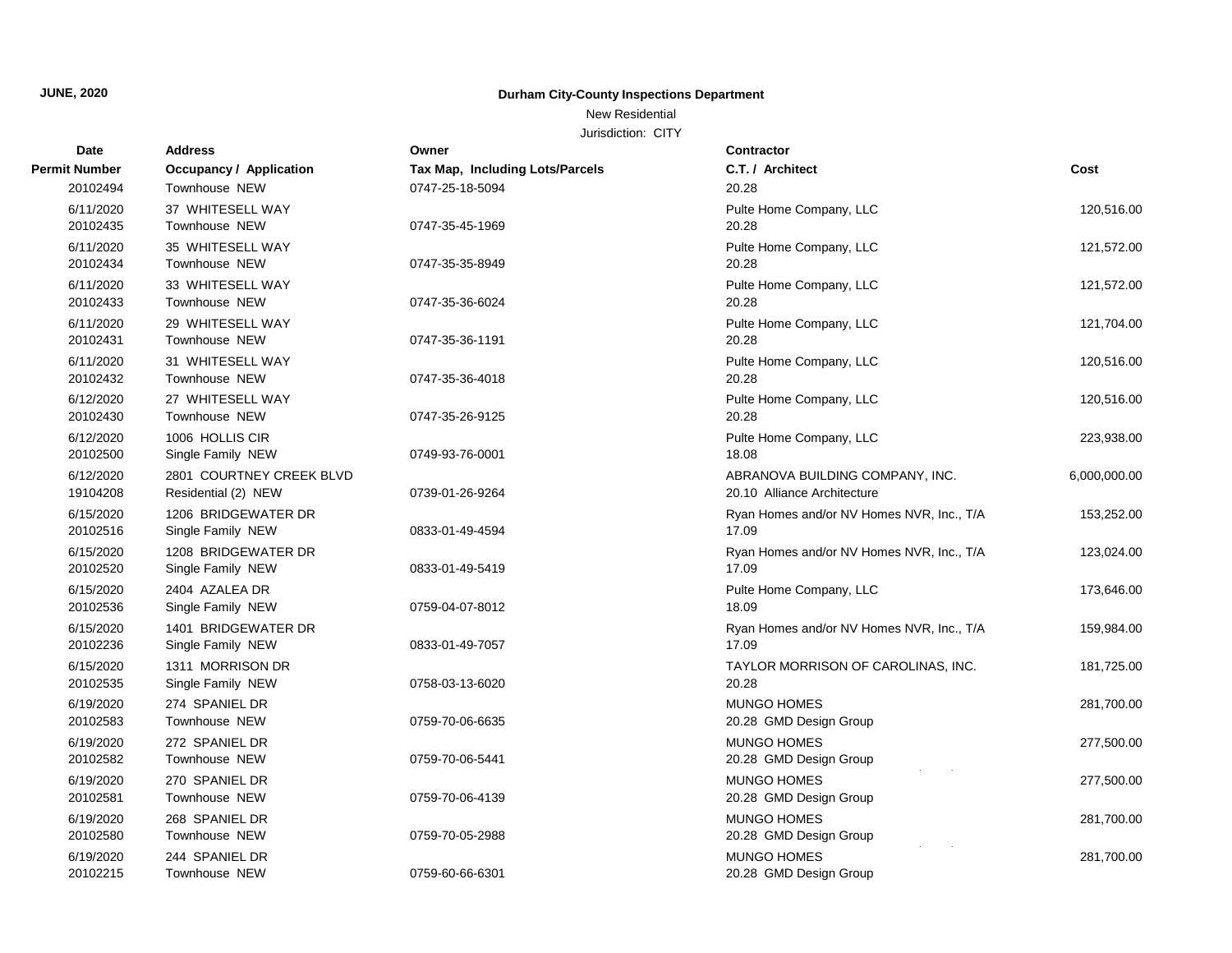New Residential

| Date                  | <b>Address</b>                           | Owner                           | Contractor                                     |            |
|-----------------------|------------------------------------------|---------------------------------|------------------------------------------------|------------|
| <b>Permit Number</b>  | <b>Occupancy / Application</b>           | Tax Map, Including Lots/Parcels | C.T. / Architect                               | Cost       |
| 6/19/2020<br>20102216 | 246 SPANIEL DR<br>Townhouse NEW          | 0759-60-66-8128                 | <b>MUNGO HOMES</b><br>20.28 GMD Design Group   | 277,500.00 |
| 6/19/2020<br>20102217 | 248 SPANIEL DR<br>Townhouse NEW          | 0759-60-76-0047                 | <b>MUNGO HOMES</b><br>20.28 GMD Design Group   | 281,700.00 |
| 6/19/2020<br>20102219 | 252 SPANIEL DR<br>Townhouse NEW          | 0759-60-75-4898                 | <b>MUNGO HOMES</b><br>20.28 GMD Design Group   | 277,500.00 |
| 6/19/2020<br>20102218 | 250 SPANIEL DR<br>Townhouse NEW          | 0759-60-75-2968                 | <b>MUNGO HOMES</b><br>20.28 GMD Design Group   | 277,500.00 |
| 6/22/2020<br>20101828 | 810 BURCH AVE<br>Single Family NEW       | 0821-07-58-0338                 | Arrowhead Building Company, LLC<br>5           | 557,000.00 |
| 6/22/2020<br>19105085 | 2001 WA WA AVE<br>Single Family NEW      | 0821-17-01-1376                 | CONSTRUCTION INC<br>6 Home Patterns            | 199,728.00 |
| 6/22/2020<br>19105084 | 2003 WA WA AVE<br>Single Family NEW      | 0821-17-01-1324                 | <b>CONSTRUCTION INC</b><br>6 Home Patterns     | 199,728.00 |
| 6/22/2020<br>20102587 | 1425 CHEROB LN<br>Single Family NEW      | 0717-97-37-3501                 | EPCON COMMUNITIES CAROLINAS LLC<br>20.20       | 159,456.00 |
| 6/22/2020<br>20102588 | 1126 CHEROB LN<br>Single Family NEW      | 0717-88-86-0582                 | EPCON COMMUNITIES CAROLINAS LLC<br>20.20       | 159,456.00 |
| 6/22/2020<br>20102589 | 1122 CHEROB LN<br>Single Family NEW      | 0717-88-76-7905                 | EPCON COMMUNITIES CAROLINAS LLC<br>20.20       | 230,802.00 |
| 6/22/2020<br>20102598 | 1409 WRENN RD<br>Single Family NEW       | 0749-01-48-1547                 | Meritage Homes of the Carolinas, Inc.<br>18.09 | 183,942.00 |
| 6/22/2020<br>20102599 | 1411 WRENN RD<br>Single Family NEW       | 0749-01-48-1521                 | Meritage Homes of the Carolinas, Inc.<br>18.09 | 206,184.00 |
| 6/22/2020<br>20102600 | 1417 WRENN RD<br>Single Family NEW       | 0749-01-48-0484                 | Meritage Homes of the Carolinas, Inc.<br>18.09 | 206,184.00 |
| 6/24/2020<br>20102547 | 1028 RED ROCK DR<br>Single Family NEW    | 0850-61-21-3195                 | THE DREES HOMES COMPANY<br>18.08               | 268,686.00 |
| 6/24/2020<br>20102606 | 212 MARIETTA WAY<br><b>Townhouse NEW</b> | 0769-60-78-0721                 | M/I HOMES OF RALEIGH LLC<br>19.00              | 167,000.00 |
| 6/24/2020<br>20102607 | 214 MARIETTA WAY<br>Townhouse NEW        | 0769-60-78-3763                 | M/I HOMES OF RALEIGH LLC<br>19.00              | 167,000.00 |
| 6/24/2020<br>20102608 | 216 MARIETTA WAY<br>Townhouse NEW        | 0769-60-78-5782                 | M/I HOMES OF RALEIGH LLC<br>19.00              | 167,000.00 |
| 6/24/2020<br>20102609 | 218 MARIETTA WAY<br>Townhouse NEW        | 0769-60-78-8702                 | M/I HOMES OF RALEIGH LLC<br>19.00              | 167,000.00 |
| 6/24/2020             | 220 MARIETTA WAY                         |                                 | M/I HOMES OF RALEIGH LLC                       | 167,000.00 |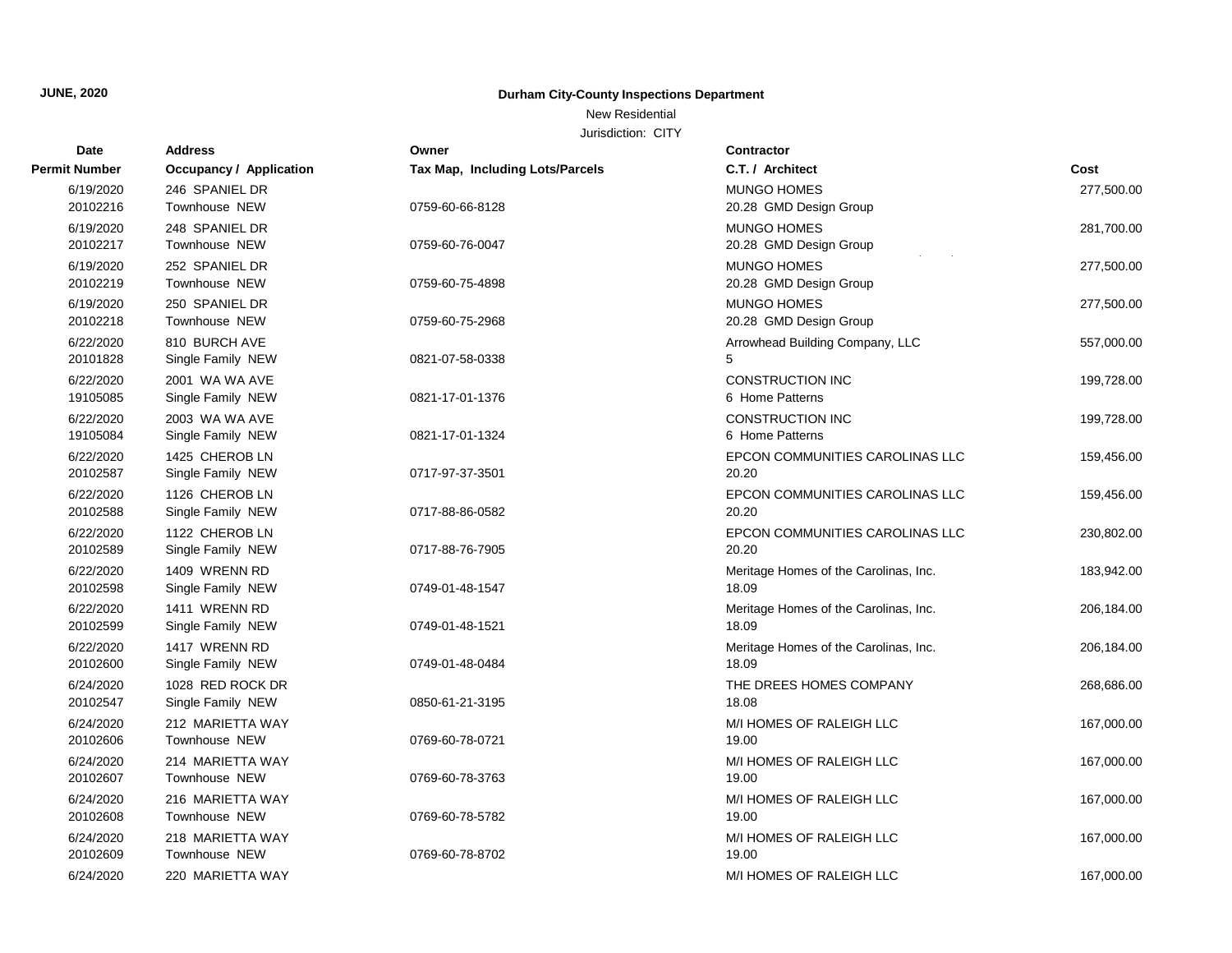#### New Residential

| Date                  | <b>Address</b>                           | Owner                                  | Contractor                                         |            |
|-----------------------|------------------------------------------|----------------------------------------|----------------------------------------------------|------------|
| <b>Permit Number</b>  | <b>Occupancy / Application</b>           | <b>Tax Map, Including Lots/Parcels</b> | C.T. / Architect                                   | Cost       |
| 20102610              | Townhouse NEW                            | 0769-60-88-1746                        | 19.00                                              |            |
| 6/24/2020             | 2410 AZALEA DR                           |                                        | Pulte Home Company, LLC                            | 200,000.00 |
| 20102622              | Single Family NEW                        | 0759-04-05-5522                        | 18.09                                              |            |
| 6/24/2020<br>20102624 | 2408 AZALEA DR<br>Single Family NEW      | 0759-04-06-6022                        | Pulte Home Company, LLC<br>18.09                   | 185,724.00 |
| 6/24/2020<br>20102626 | 2000 CANARSIE WAY<br>Single Family NEW   | 0749-93-72-6102                        | Pulte Home Company, LLC<br>18.09                   | 150,216.00 |
| 6/24/2020<br>20102620 | 1010 HOLLIS CIR<br>Single Family NEW     | 0749-93-64-7801                        | Pulte Home Company, LLC<br>18.09                   | 194,040.00 |
| 6/24/2020<br>20102629 | 1847 SANDOVAL DR<br>Single Family NEW    | 0850-51-50-3048                        | THE DREES HOMES COMPANY<br>18.05                   | 255,816.00 |
| 6/24/2020<br>20102640 | 1125 RESTORATION DR<br>Single Family NEW | 0769-54-48-8925                        | EPCON COMMUNITIES CAROLINAS LLC<br>19.00           | 224,070.00 |
| 6/24/2020<br>20102641 | 6405 CHANTRY CT<br>Single Family NEW     | 0769-55-38-1303                        | EPCON COMMUNITIES CAROLINAS LLC<br>19              | 159,456.00 |
| 6/25/2020<br>20102575 | 414 JUDGE CT<br>Townhouse NEW            | 0758-27-94-2786                        | Ryan Homes and/or NV Homes NVR, Inc., T/A<br>20.28 | 154,588.00 |
| 6/25/2020<br>20102576 | 416 JUDGE CT<br>Townhouse NEW            | 0758-27-95-2170                        | Ryan Homes and/or NV Homes NVR, Inc., T/A<br>20.28 | 146,718.00 |
| 6/25/2020<br>20102577 | 418 JUDGE CT<br>Townhouse NEW            | 0758-27-95-2378                        | Ryan Homes and/or NV Homes NVR, Inc., T/A<br>20.28 | 156,413.00 |
| 6/25/2020<br>20102578 | 500 JUDGE CT<br><b>Townhouse NEW</b>     | 0758-27-95-2666                        | Ryan Homes and/or NV Homes NVR, Inc., T/A<br>20.28 | 152,788.00 |
| 6/25/2020<br>20102579 | 502 JUDGE CT<br>Townhouse NEW            | 0758-27-95-2967                        | Ryan Homes and/or NV Homes NVR, Inc., T/A<br>20.28 | 151,656.00 |
| 6/25/2020<br>19105283 | 125 CHESTNUT ST<br>Single Family NEW     | 0821-16-83-1810                        | O-Mert, Inc.<br>12.01                              | 104,654.00 |
| 6/25/2020<br>19105284 | 125 CHESTNUT ST<br>Single Family NEW     | 0821-16-83-1810                        | O-Mert, Inc.<br>12.01                              | 140,580.00 |
| 6/25/2020<br>20102658 | 1721 SANDOVAL DR<br>Single Family NEW    | 0850-60-64-1773                        | THE DREES HOMES COMPANY<br>18.05                   | 274,494.00 |
| 6/26/2020<br>20102285 | 256 SPANIEL DR<br>Townhouse NEW          | 0759-60-75-8797                        | <b>MUNGO HOMES</b><br>20.28 GMD Design Group       | 281,700.00 |
| 6/26/2020<br>20102289 | 264 SPANIEL DR<br>Townhouse NEW          | 0759-60-85-8438                        | <b>MUNGO HOMES</b><br>20.28 GMD Design Group       | 277,500.00 |
| 6/26/2020<br>20102288 | 262 SPANIEL DR<br>Townhouse NEW          | 0759-60-85-5594                        | MUNGO HOMES<br>20.28 GMD Design Group              | 281,700.00 |